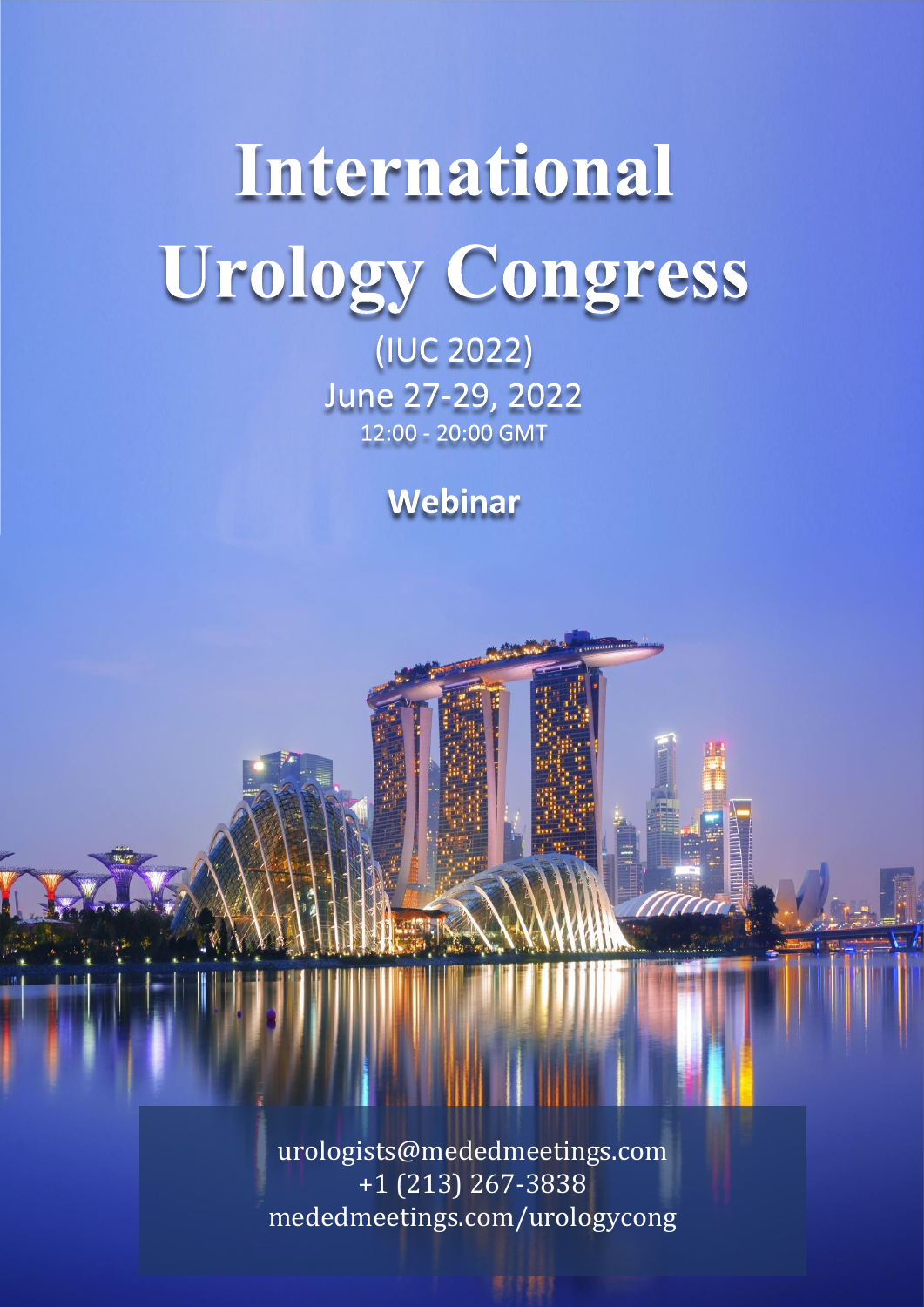## **Welcome to The International Urology Congress**

It is our great pleasure to welcome you on behalf of the organizing committee to the webinar *International Urology Congress (IUC 2022)* which will be held virtually during *June 27-29, 2022*.

**IUC 2022** covers all the aspects of urology and internationally leading urologists, endourologists, laparoscopists, surgeons, nurses, and other healthcare professionals will join us to present and discuss their most recent data and achievements during this event.

The safety and well-being of our attendees, their patients, and the public remain our primary concern. Therefore, in response to the continuing pandemic, IUC 2022 will take place in the safest possible environment. At this time, the congress activities are scheduled in a virtual format to reach all.

> ONLINE CONFERENCE

*With Best Wishes, The Organizing Team IUC 2022*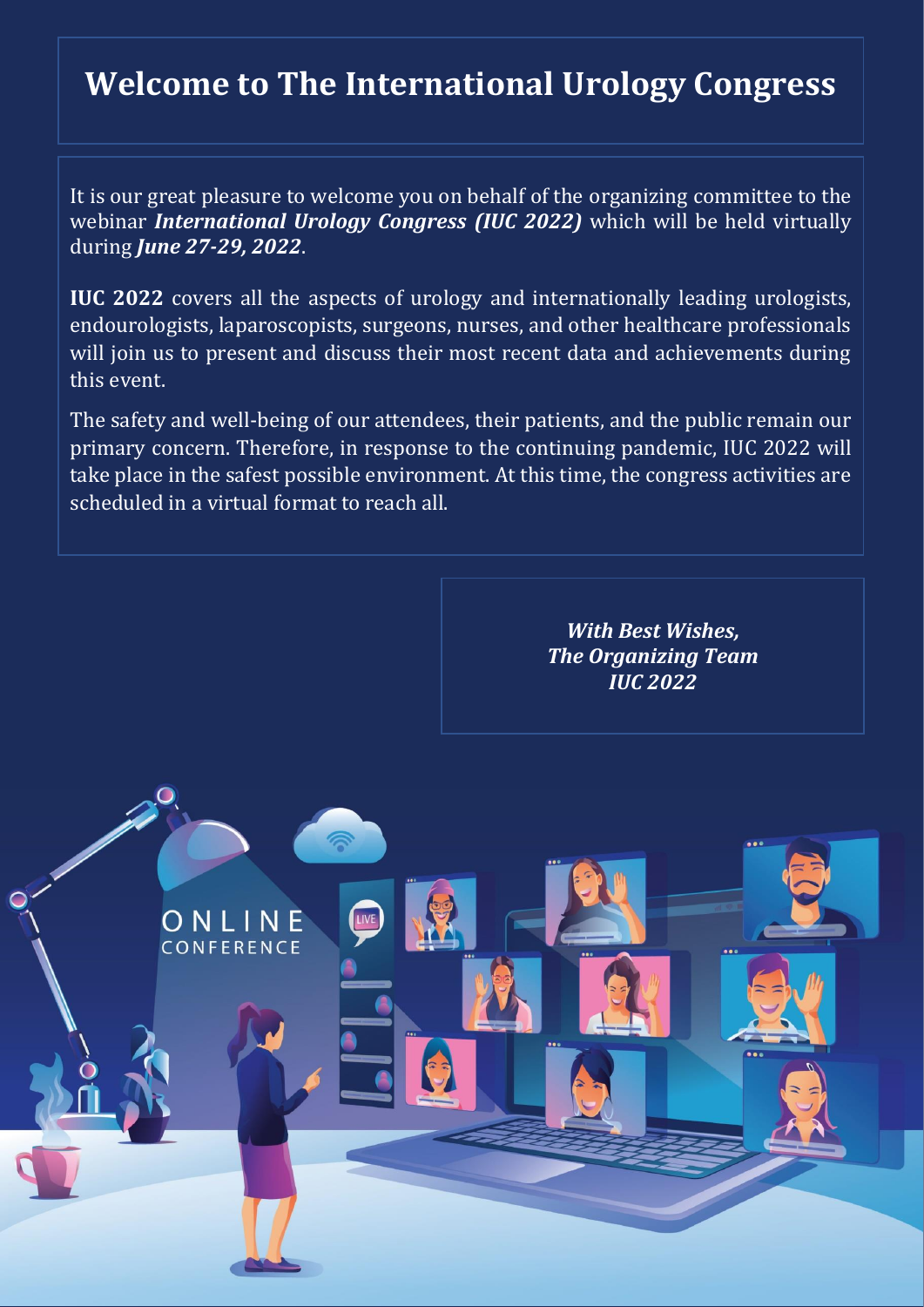#### Scientific Sessions



The conference covers all aspects of urology. The following are the main topics to be covered at International Urology Congress.

- ❖ Clinical Urology
- ❖ Adrenals
- ❖ Upper Tract Benign Disease
- ❖ Endourology
- ❖ Minimally Invasive Urology
- ❖ Transplantation & Vascular Surgery
- ❖ Benign Prostatic Hyperplasia
- ❖ Oncourology
- ❖ Urinary Reconstruction
- ❖ Prostate Cancer
- ❖ Testis and Penile Cancer
- ❖ Male and Female LUTS
- ❖ Neuro-Urology
- ❖ Incontinence
- ❖ Infertility
- ❖ Uroradiology and imaging
- ❖ Prostate Cancer
- ❖ Endoscopic Urology
- ❖ Urology Nursing
- ❖ Nephro-Urology
- ❖ Andrology

#### Who Can Attend?

- ❖ Practicing Urologists
- ❖ Non-Practicing Urologists
- ❖ Urology Surgeons
- ❖ Endourologists
- ❖ Urology Residents
- ❖ Urology Fellows
- ❖ Laparoscopists
- ❖ Robotic Surgeons
- ❖ Sexual Dysfunction
- ❖ Infectious Disease
- ❖ Urolithiasis
- ❖ Trauma and Emergencies
- ❖ Pediatric Urology
- ❖ Urethroplasty And Genital Reconstruction
- ❖ Others

- ❖ Medical Students
- ❖ Nurses
- ❖ Societies and Associations
- ❖ Pharma and Manufacturing Companies
- ❖ All Health Care Professionals Related to The Congress.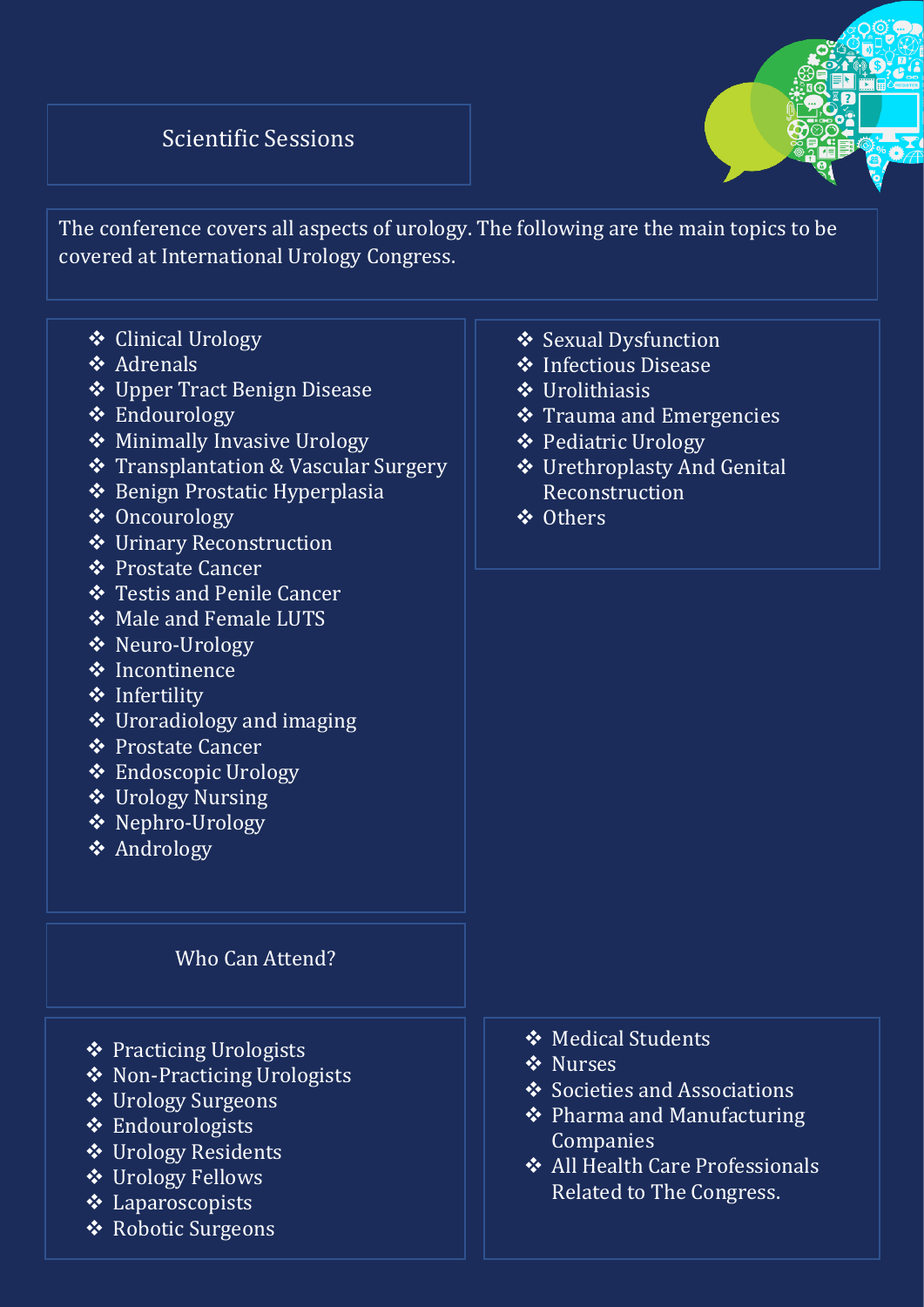



*\*\*This is the outline of the program only and we will update the full scientific program very soon in the conference website\*\**

### **Day 1**

| $(12:00 - 20:00$ GMT) |  |
|-----------------------|--|
|                       |  |
|                       |  |
|                       |  |
|                       |  |
|                       |  |
|                       |  |
|                       |  |
|                       |  |

## **Day 2**

| $(12:00 - 20:00$ GMT) |  |
|-----------------------|--|
|                       |  |
|                       |  |
|                       |  |
|                       |  |
|                       |  |
|                       |  |
|                       |  |
|                       |  |
|                       |  |

## **Day 3**

| $(12:00 - 20:00$ GMT) |  |
|-----------------------|--|
|                       |  |
|                       |  |
|                       |  |
|                       |  |
|                       |  |
|                       |  |
|                       |  |